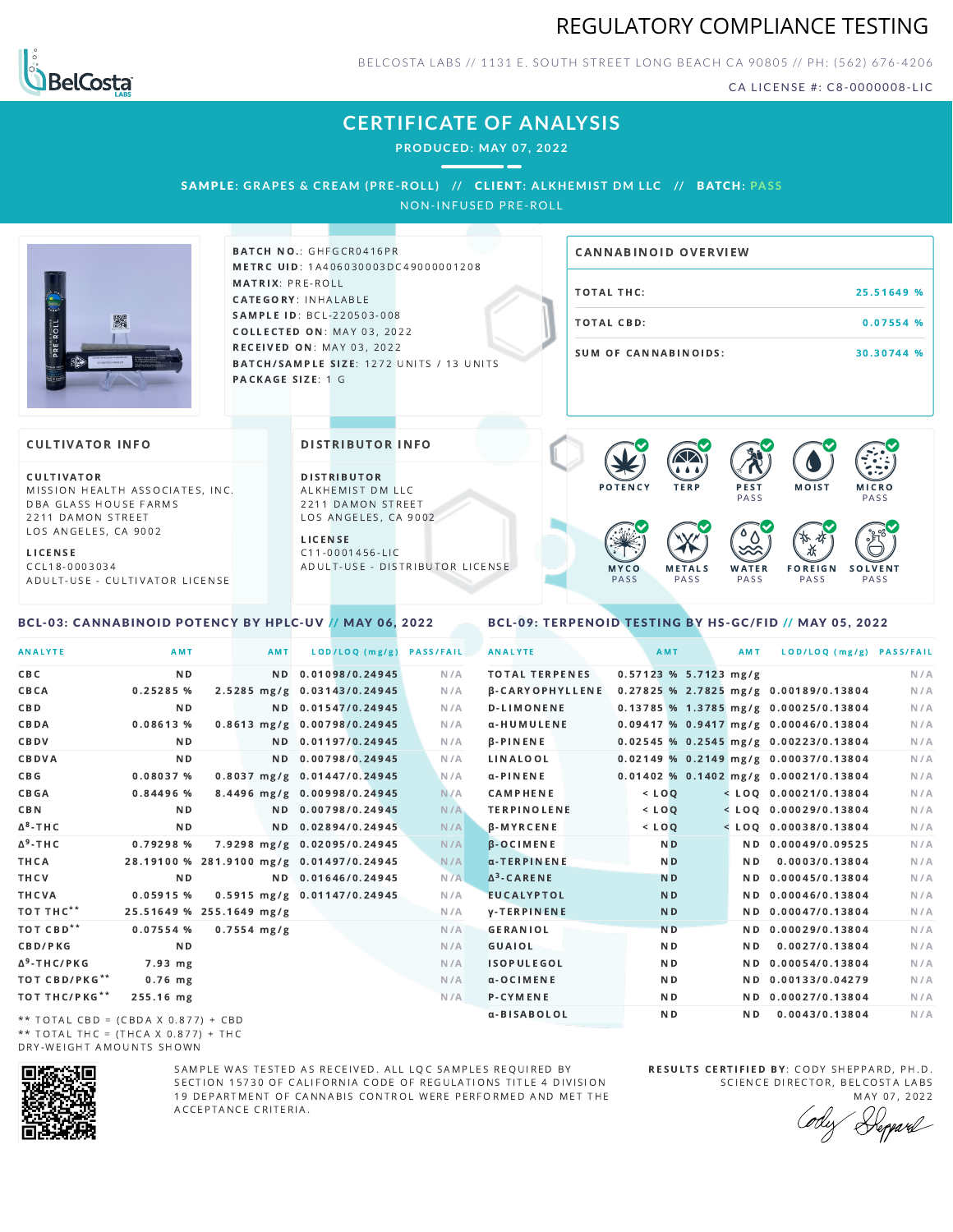## REGULATORY COMPLIANCE TESTING

#### <span id="page-1-0"></span>BCL-13: PESTICIDE TESTING BY GC/MS // MAY 05, 2022

| <b>ANALYTE</b>         | LIMIT         | $AMT(\mu g/g)$ | LOD/LOQ (µg/g)  | <b>PASS/FAIL</b> |
|------------------------|---------------|----------------|-----------------|------------------|
| <b>CAPTAN</b>          | $0.7 \mu g/g$ | ND.            | 0.03117/0.09441 | <b>PASS</b>      |
| CHLORDANE              | Any amt       | ND.            |                 | <b>PASS</b>      |
| <b>CHLORDANE CIS</b>   |               | ND.            | 0.01102/0.03343 | N/A              |
| <b>CHLORDANE TRANS</b> |               | N <sub>D</sub> | 0.01055/0.03188 | N/A              |
| <b>CHLORFENAPYR</b>    | Any amt       | N D            | 0.02377/0.07195 | <b>PASS</b>      |

| <b>ANALYTE</b>                      | LIMIT         | $AMT(\mu g/g)$ | LOD/LOQ (µg/g)  | <b>PASS/FAIL</b> |
|-------------------------------------|---------------|----------------|-----------------|------------------|
| <b>CHLORPYRIFOS</b>                 | Any amt       | N D            | 0.01108/0.03366 | <b>PASS</b>      |
| <b>DICHLORVOS</b>                   | Any amt       | N D            | 0.01168/0.03538 | PASS             |
| <b>METHYL PARATHION</b>             | Any amt       | N D            | 0.01339/0.0406  | <b>PASS</b>      |
| PENTACHLORONI-<br><b>TROBENZENE</b> | $0.1 \mu g/g$ | ND.            | 0.01393/0.04226 | <b>PASS</b>      |
|                                     |               |                |                 |                  |

## BCL-05: RESIDUAL PESTICIDE ANALYSIS BY LC-MS/MS ESI // MAY 05, 2022

| <b>ANALYTE</b>             |               | LIMIT AMT $(\mu g/g)$ | LOD/LOQ (µg/g) | <b>PASS/FAIL</b> | <b>ANALYTE</b>          | LIMIT AMT (µg/g) |     | LOD/LOQ (µg/g) PASS/FAIL |      |
|----------------------------|---------------|-----------------------|----------------|------------------|-------------------------|------------------|-----|--------------------------|------|
| ABAMECTIN                  | $0.1 \mu g/g$ | N D                   | 0.01153/0.04   | PASS             | <b>METALAXYL</b>        | $2 \mu g/g$      | N D | 0.00503/0.02             | PASS |
| <b>ACEPHATE</b>            | $0.1 \mu g/g$ | N D                   | 0.00368/0.02   | PASS             | <b>METHIOCARB</b>       | Any amt          | N D | 0.00503/0.02             | PASS |
| ACEQUINOCYL                | $0.1 \mu g/g$ | N D                   | 0.00417/0.02   | PASS             | METHOMYL                | $1 \mu g/g$      | N D | 0.00494/0.02             | PASS |
| ACETAMIPRID                | $0.1 \mu g/g$ | N D                   | 0.00464/0.02   | PASS             | <b>MEVINPHOS</b>        | Any amt          | N D |                          | PASS |
| <b>ALDICARB</b>            | Any amt       | N D                   | 0.01109/0.04   | <b>PASS</b>      | <b>MEVINPHOSI</b>       |                  | N D | 0.00163/0.0084           | N/A  |
| AZOXYSTROBIN               | $0.1 \mu g/g$ | N D                   | 0.00639/0.02   | PASS             | <b>MEVINPHOS II</b>     |                  | N D | 0.00542/0.0316           | N/A  |
| <b>BIFENAZATE</b>          | $0.1 \mu g/g$ | N D                   | 0.00355/0.02   | PASS             | <b>MYCLOBUTANIL</b>     | $0.1 \mu g/g$    | N D | 0.00867/0.04             | PASS |
| <b>BIFENTHRIN</b>          | $3 \mu g/g$   | N D                   | 0.00473/0.04   | PASS             | <b>NALED</b>            | $0.1 \mu g/g$    | N D | 0.00328/0.02             | PASS |
| <b>BOSCALID</b>            | $0.1 \mu g/g$ | N D                   | 0.00494/0.02   | PASS             | OXAMYL                  | $0.5 \mu g/g$    | N D | 0.00455/0.02             | PASS |
| CARBARYL                   | $0.5 \mu g/g$ | N D                   | 0.00295/0.02   | PASS             | PACLOBUTRAZOL           | Any amt          | N D | 0.00714/0.04             | PASS |
| CARBOFURAN                 | Any amt       | N D                   | 0.00613/0.02   | PASS             | PERMETHRIN              | $0.5 \mu g/g$    | N D |                          | PASS |
| CHLORANTRANIL-             | $10 \mu g/g$  | N D                   | 0.00697/0.04   | PASS             | PERMETHRIN CIS          |                  | N D | 0.00237/0.0082           | N/A  |
| IPROLE                     |               |                       |                |                  | PERMETHRIN TRANS        |                  |     | ND 0.00245/0.0118        | N/A  |
| <b>CLOFENTEZINE</b>        | $0.1 \mu g/g$ | ND.                   | 0.0054/0.02    | PASS             | <b>PHOSMET</b>          | $0.1 \mu g/g$    | N D | 0.0043/0.02              | PASS |
| COUMAPHOS                  | Any amt       | N D                   | 0.00215/0.02   | <b>PASS</b>      | PIPERONYLBUTO-          | $3 \mu g/g$      | N D | 0.00247/0.02             | PASS |
| CYFLUTHRIN                 | $2 \mu g/g$   | ND.                   | 0.05508/0.2    | PASS             | XIDE                    |                  |     |                          |      |
| CYPERMETHRIN               | $1 \mu g/g$   | N D                   | 0.00556/0.04   | PASS             | <b>PRALLETHRIN</b>      | $0.1 \mu g/g$    | N D | 0.00392/0.02             | PASS |
| <b>DAMINOZIDE</b>          | Any amt       | N D                   | 0.00227/0.04   | PASS             | PROPICONAZOLE           | $0.1 \mu g/g$    | N D | 0.0024/0.02              | PASS |
| <b>DIAZINON</b>            | $0.1 \mu g/g$ | N D                   | 0.00487/0.02   | <b>PASS</b>      | PROPOXUR                | Any amt          | N D | 0.00374/0.02             | PASS |
| <b>DIMETHOATE</b>          | Any amt       | N D                   | 0.00354/0.02   | PASS             | <b>PYRETHRINS</b>       | $0.5 \mu g/g$    | N D |                          | PASS |
| <b>DIMETHOMORPH</b>        | $2 \mu g/g$   | N D                   |                | PASS             | PYRETHRINS PYRETHRIN I  |                  | ND. | 0.00726/0.04             | N/A  |
| <b>DIMETHOMORPH I</b>      |               | N D                   | 0.00109/0.0078 | N/A              | PYRETHRINS PYRETHRIN II |                  |     | ND 0.00754/0.02284       | N/A  |
| <b>DIMETHOMORPH II</b>     |               | N D                   | 0.0015/0.0122  | N/A              | <b>PYRIDABEN</b>        | $0.1 \mu g/g$    | N D | 0.0034/0.02              | PASS |
| <b>ETHOPROPHOS</b>         | Any amt       | N D                   | 0.0041/0.02    | <b>PASS</b>      | <b>SPINETORAM</b>       | $0.1 \mu g/g$    | N D |                          | PASS |
| <b>ETOFENPROX</b>          | Any amt       | N D                   | 0.00274/0.02   | <b>PASS</b>      | <b>SPINETORAM J</b>     |                  | N D | 0.00329/0.016            | N/A  |
| ETOXAZOLE                  | $0.1 \mu g/g$ | N D                   | 0.00385/0.02   | <b>PASS</b>      | <b>SPINETORAM L</b>     |                  | ND  | 0.00157/0.016            | N/A  |
| <b>FENHEXAMID</b>          | $0.1 \mu g/g$ | N D                   | 0.01055/0.02   | <b>PASS</b>      | SPINOSAD                | $0.1 \mu g/g$    | N D |                          | PASS |
| <b>FENOXYCARB</b>          | Any amt       | N D                   | 0.00175/0.02   | PASS             | SPINOSAD A              |                  |     | ND 0.00205/0.01438       | N/A  |
| <b>FENPYROXIMATE</b>       | $0.1 \mu g/g$ | N D                   | 0.00481/0.02   | PASS             | SPINOSAD D              |                  |     | ND 0.00104/0.00498       | N/A  |
| <b>FIPRONIL</b>            | Any amt       | N D                   | 0.00478/0.02   | PASS             | <b>SPIROMESIFEN</b>     | $0.1 \mu g/g$    | N D | 0.00944/0.04             | PASS |
| <b>FLONICAMID</b>          | $0.1 \mu g/g$ | N D                   | 0.00398/0.02   | PASS             | <b>SPIROTETRAMAT</b>    | $0.1 \mu g/g$    | N D | 0.00208/0.02             | PASS |
| FLUDIOXONIL                | $0.1 \mu g/g$ | N D                   | 0.01369/0.04   | PASS             | <b>SPIROXAMINE</b>      | Any amt          | N D | 0.00344/0.02             | PASS |
| HEXYTHIAZOX                | $0.1 \mu g/g$ | N D                   | 0.00297/0.02   | PASS             | <b>TEBUCONAZOLE</b>     | $0.1 \mu g/g$    | N D | 0.00816/0.04             | PASS |
| IMAZALIL                   | Any amt       | N D                   | 0.0056/0.02    | PASS             | <b>THIACLOPRID</b>      | Any amt          | N D | 0.0039/0.02              | PASS |
| IMIDACLOPRID               | $5 \mu g/g$   | N D                   | 0.00645/0.02   | PASS             | <b>THIAMETHOXAM</b>     | $5 \mu g/g$      | N D | 0.00358/0.02             | PASS |
| <b>KRESOXIM-</b><br>METHYL | $0.1 \mu g/g$ | N D                   | 0.00339/0.02   | PASS             | TRIFLOXYSTROB-<br>ΙN    | $0.1 \mu g/g$    | N D | 0.00421/0.02             | PASS |